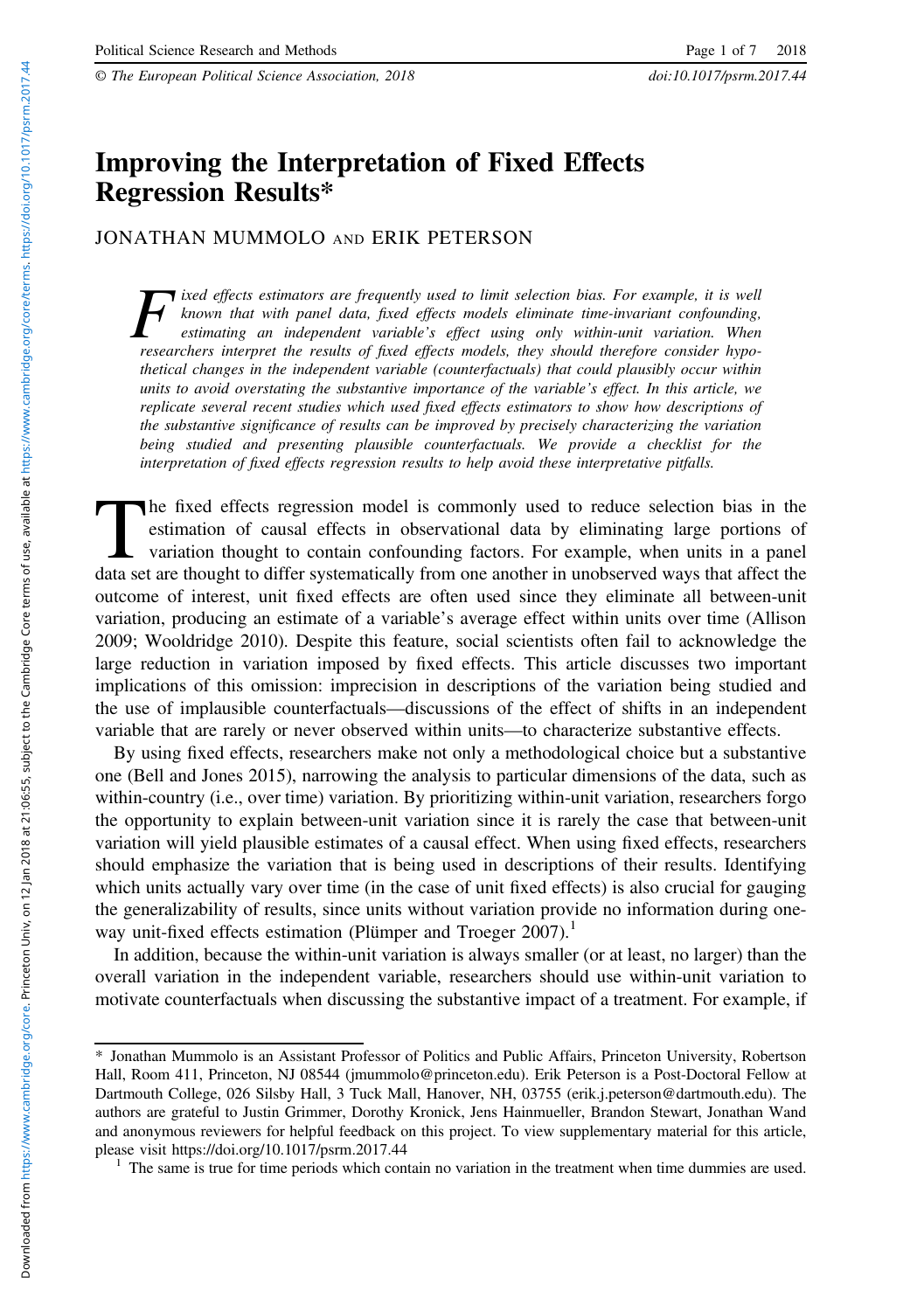#### 2 MUMMOLO AND PETERSON

only within-country variation in some treatment  $X$  is used to estimate a causal effect, researchers should avoid discussing the effect of changes in  $X$  that are larger than any changes observed within units in the data. Besides being unlikely to ever occur in the real world, such "extreme counterfactuals," which extrapolate to regions of sparse (or nonexistent) data rest on strong modeling assumptions, and can produce severely biased estimates of a variable's effect if those assumptions fail (King and Zeng 2006).

In what follows, we replicate several recently published articles in top social science journals that used fixed effects. Our intention is not to cast doubt on the general conclusions of these studies, but merely to demonstrate how adequately acknowledging the variance reduction imposed by fixed effects—and formulating plausible counterfactuals after estimation that account for this reduction—can improve descriptions of the substantive significance of results.<sup>2</sup> We conclude with a checklist to help researchers improve discussion of fixed effects results.

#### VARIANCE REDUCTION WITH FIXED EFFECTS

Consider the standard fixed effects dummy variable model:

$$
Y_{it} = \alpha_i + \beta X_{it} + \varepsilon_{it},\tag{1}
$$

in which an outcome Y and an independent variable (treatment) X are observed for each unit  $i$ (e.g., countries) over multiple time periods  $t$  (e.g., years), and a mutually exclusive intercept shift,  $\alpha$ , is estimated for each unit *i* to capture the distinctive, time-invariant features of each unit. This results in an estimate of  $\beta$  that is purged of the influence of between-unit timeinvariant confounders.<sup>3</sup>

While the overall variation in the independent variable may be large, the within-unit variation used to estimate  $\beta$  may be much smaller. The same is true when dummies for time are included (i.e., year dummies), in which case  $\beta$  is estimated using only within-year variation in the treatment. When multi-way fixed effects are employed (e.g., country *and* year dummies, as in a generalized difference-in-differences estimator), $\frac{4}{3}$  the variance reduction is even more severe.

#### PUBLISHED EXAMPLES

To evaluate how often researchers acknowledge the variance reduction imposed by fixed effects when interpreting results, we conducted a literature review of empirical studies published in the American Political Science Review or the American Journal of Political Science, which used linear fixed effects estimators between 2008 and 2015.<sup>5</sup> Of the 54 studies we identified fitting these

$$
(Y_{it} - \overline{Y_i}) = \beta (X_{it} - \overline{X_i}) + (\varepsilon_{it} - \overline{\varepsilon_i}).
$$
\n(2)

Equation 2 makes plain that  $\beta$  is estimated solely based on deviations from each unit's average treatment value over time.<br><sup>4</sup> Recent scholarship (Kim and Imai, n.d.) has highlighted assumptions that often get overlooked during fixed

<sup>&</sup>lt;sup>2</sup> Our critiques also have no bearing on the statistical significance of any published results. <sup>3</sup> In this scenario, between-unit variation is eliminated by demeaning the data within units (e.g., countries) during estimation (see e.g., Greene 2008, 198; Baltagi 2005; Cameron and Trivedi 2005, 726). That is, we could recover an identical estimate of  $\beta$  by omitting unit dummy variables and estimating the following:

effects estimation which can bias causal estimates. In the present analysis, we take the research designs in the published work we examine as given to focus solely on the issues associated with variance reduction.

 $5$  Given our interest is in how researchers formulate counterfactuals, we excluded articles which featured a dichotomous treatment, since there is little discretion for counterfactuals in the case of a 0/1 treatment (i.e., the treatment either occurs or it does not). See Appendix for full details on the parameters of this literature review.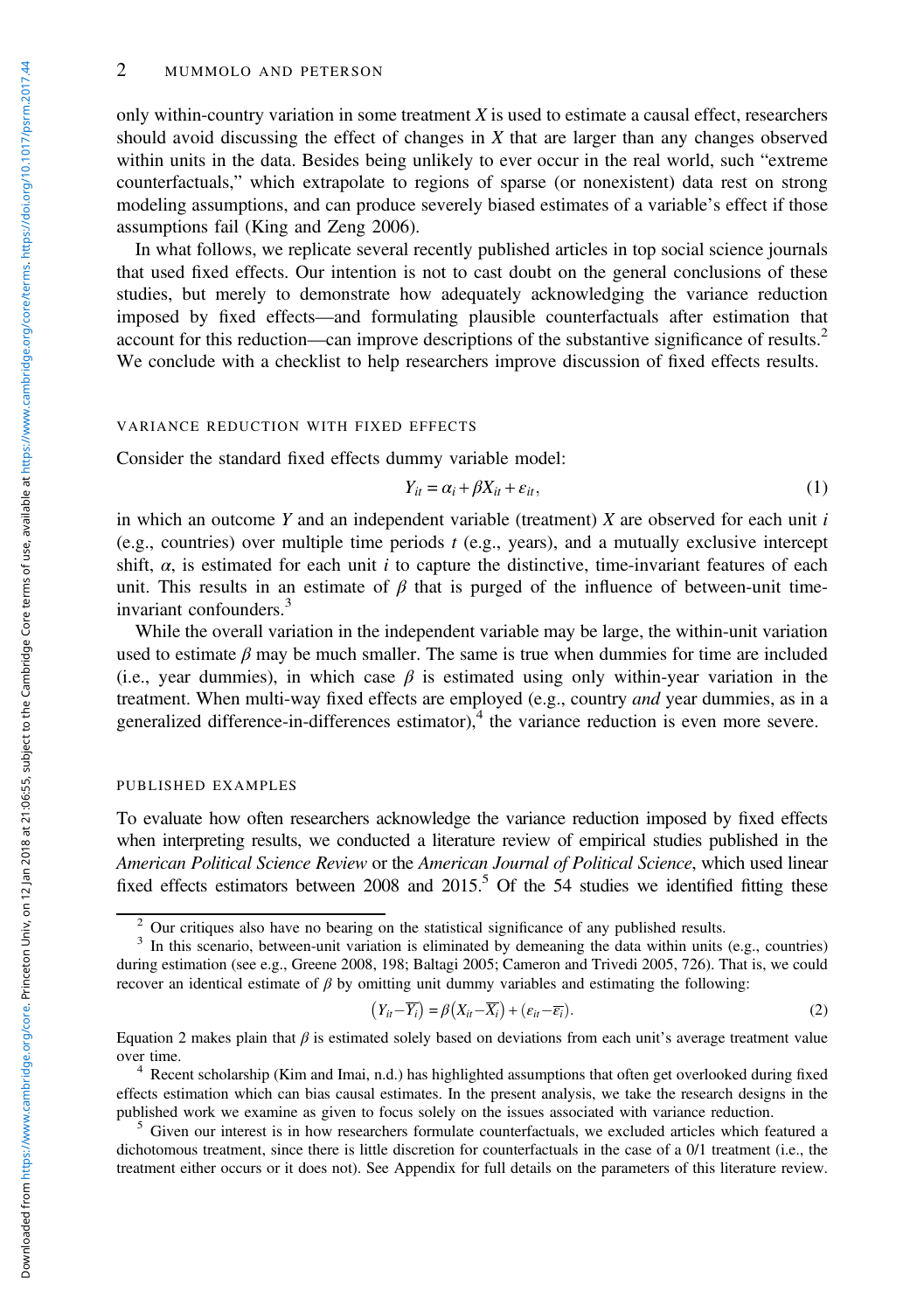

Fig. 1. The left panel displays the distribution of the treatment, media congruence, from Snyder and Strömberg (2010) before and after the incumbent and year fixed effects used in that study are applied Note: Both distributions were centered on 0 before plotting to ease comparisons of their spread. The right panel shows the within-incumbent ranges of the treatment. While the right panel does not perfectly capture the relevant variation since it does not account for two-way fixed effects, we include it here to help motivate within-unit counterfactuals.

parameters, roughly 69 percent of studies explicitly described the variation being used during estimation (e.g., "… we include a full set of industry-year fixed effects … so that comparisons are within industry-year cells" (Earle and Gehlbach 2015, 713)). Only one study, Nepal, Bohara and Gawande (2011), explicitly quantified the size of typical shifts in levels of the treatment within units, allowing readers to judge the plausibility of the counterfactuals being discussed.<sup>6</sup>

Attention to this variance reduction has the potential to greatly influence how researchers characterize the substantive significance of results (i.e., whether a treatment imposes an effect large enough to induce a politically meaningful change in the outcome). For example, Figure 1 shows the distribution of the treatment in Snyder and Strömberg (2010) before and after fixed effects are applied.<sup>7</sup> This study estimates the effects of media market congruence (the alignment between print media markets and US congressional incumbents, a continuous variable takes values between 0 and 1), on both the public and political elites. As the left panel of the plot shows, the distribution of congruence is fairly uniform across congressional incumbents and years in the pooled sample. However, once year and incumbent fixed effects are applied, the amount of variation is drastically reduced (the standard deviation of the variable drops from 0.286 to 0.068, a reduction of 76 percent). The reason is that much of the variation in these data is between incumbents, all of which is discarded by the inclusion of incumbent dummies in several models in this study. The right panel of the figure shows the distribution of within-incumbent ranges of the treatment. As the histogram shows, the mean range observed within incumbents is roughly 0.05,

<sup>&</sup>lt;sup>6</sup> The study supplied within-district standard deviations in table 1.<br><sup>7</sup> Specifically, we residualize the treatment with respect to year and incumbent dummies (Lovell 1963).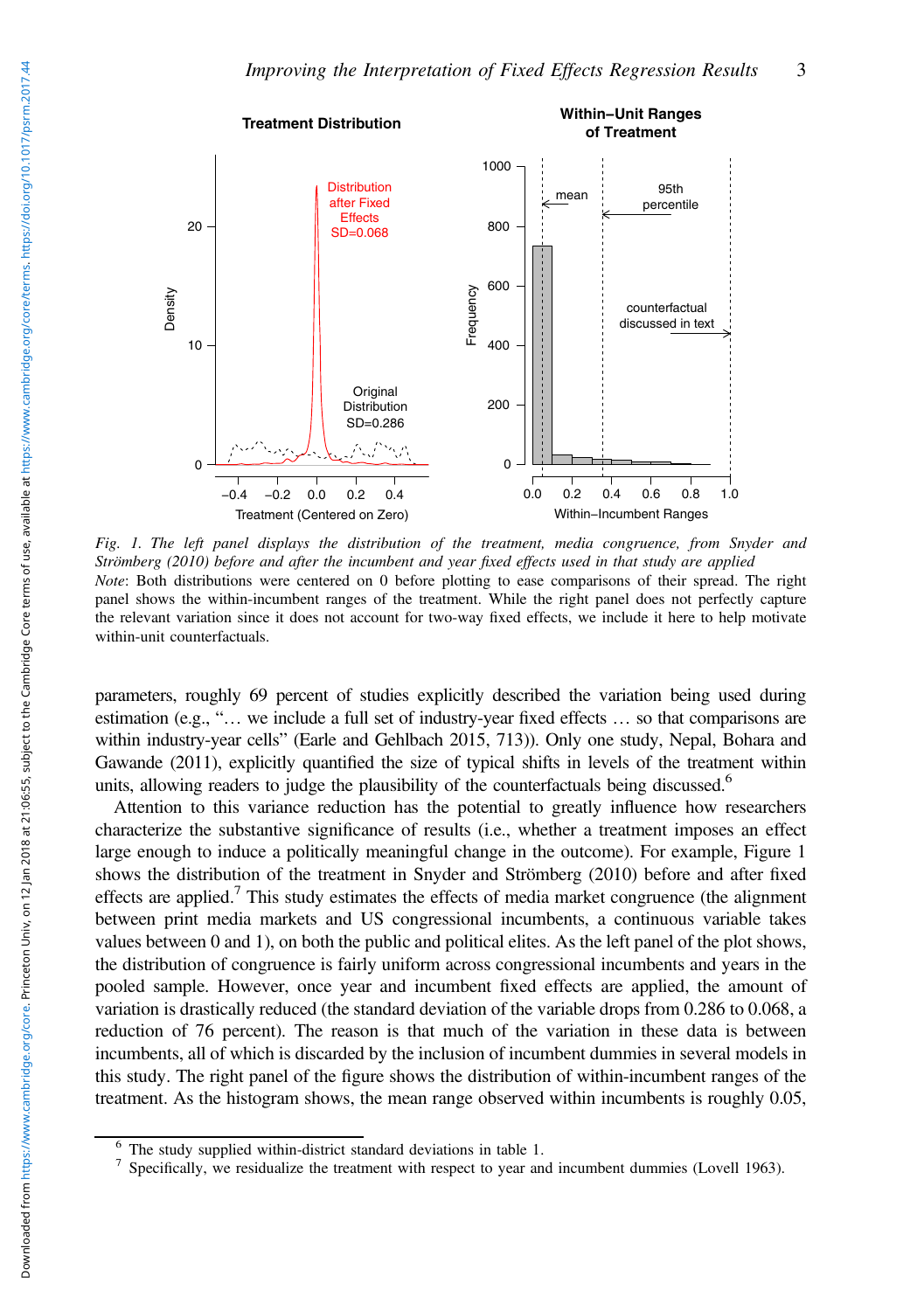|                                                                                                                                               | (1)                                       | (2)                                       | (3)                                       | (4)                                                         | (5)                                                  |
|-----------------------------------------------------------------------------------------------------------------------------------------------|-------------------------------------------|-------------------------------------------|-------------------------------------------|-------------------------------------------------------------|------------------------------------------------------|
| <b>Studies</b>                                                                                                                                |                                           | SD(x)                                     | $\widehat{\text{SD}}(\tilde{x})$          | $\Delta\%$<br>$(3)$ versus $(2)$                            | <b>Stated Counterfactual</b><br>∼<br>$SD(\tilde{x})$ |
| Berrebi and Klor (2008)<br>Gasper and Reeves (2011)<br>Ichino and Nathan (2013)<br>Scheve and Stasavage (2012)<br>Snyder and Strömberg (2010) | 0.004<br>2.65<br>0.316<br>23.017<br>0.279 | 1.052<br>0.445<br>0.219<br>0.159<br>0.286 | 0.839<br>0.365<br>0.082<br>0.112<br>0.068 | $-20.284$<br>$-17.89$<br>$-62.512$<br>$-29.563$<br>$-76.33$ | 1.192<br>2.736<br>2.667<br>8.953<br>14.768           |

TABLE 1 Replication Results from Recent Studies Using Fixed Effects

Note: Column 1 displays the estimated unstandardized regression coefficient of interest in each study. Columns 2 and 3 display the standard deviations of the key independent variable before and after residualizing with respect to fixed effects, respectively. Column 4 displays the percent difference between these two SDs. Column 5 displays the ratio of the counterfactual change in the treatment discussed in the article versus our preferred counterfactual, the revised standard deviation of X. See Appendix for details on the referenced published counterfactuals.

and is about 0.36 at the 95th percentile of the distribution of ranges. Roughly 44 percent of the time, the treatment does not vary at all within unit. Noting this fact would help to inform the generalizability of the result.

While Snyder and Strömberg  $(2010)$  acknowledge the use of a within-unit estimator,  $8$  the authors go on to consider a 0-to-1 shift in the treatment when discussing its impact on the probability that an individual recalls the name of their member of Congress. The paper states that, "… a change from the lowest to the highest values of congruence is associated with a 28 percent increase in the probability of correctly recalling a candidate's name. This is about as large as the effect of changing a respondent's education from grade school to some college" (Snyder and Strömberg 2010, 372). A 0-to-1 shift is beyond the observed range even in the original data (i.e., before the fixed effects adjustment). When a more realistic counterfactual is used—the standard deviation of the treatment after residualizing with respect to the incumbent and year dummies the authors employ—a more modest effect of a 1.9 percentage point increase in the probability of recalling a representative's name is recovered. A shift the size of the 95th percentile of within-incumbent ranges produces a 9.9 percentage point effect. Apart from rare cases in which very large shifts in congruence occur within units over time, the results suggest that the treatment exerts only a small effect on representative name recall.

In another example, Ichino and Nathan (2013) discuss the effect of changing the level of an ethnic group surrounding a polling station, stating that, "… a one standard deviation increase in the spatially weighted population share of Akans beyond a polling station (about 0.21) results in a predicted 6.9 percentage point greater NPP presidential vote share" (Ichino and Nathan 2013, 351–2). This counterfactual is based on the standard deviation of the overall distribution of the independent variable. However, the fixed effects estimator employed in this analysis only uses the within-parliamentary constituency distribution, and a 1-SD shift in this revised distribution produces a 2.6 percentage point effect, a decrease of 63 percent compared with the reported effect.

Table 1 displays results from replications of five published studies. $9$  In each case, we generated the revised version of the independent variable after residualizing with respect to the included fixed effects (we label this residualized variable  $\tilde{x}$ ), in order to assess the consequences

<sup>8</sup> Snyder and Strömberg (2010) states that the estimation strategy, "… focuses on variation within con-

<sup>&</sup>lt;sup>9</sup> These studies were chosen based on the availability of functional replication files and also to represent different substantive fields in political science.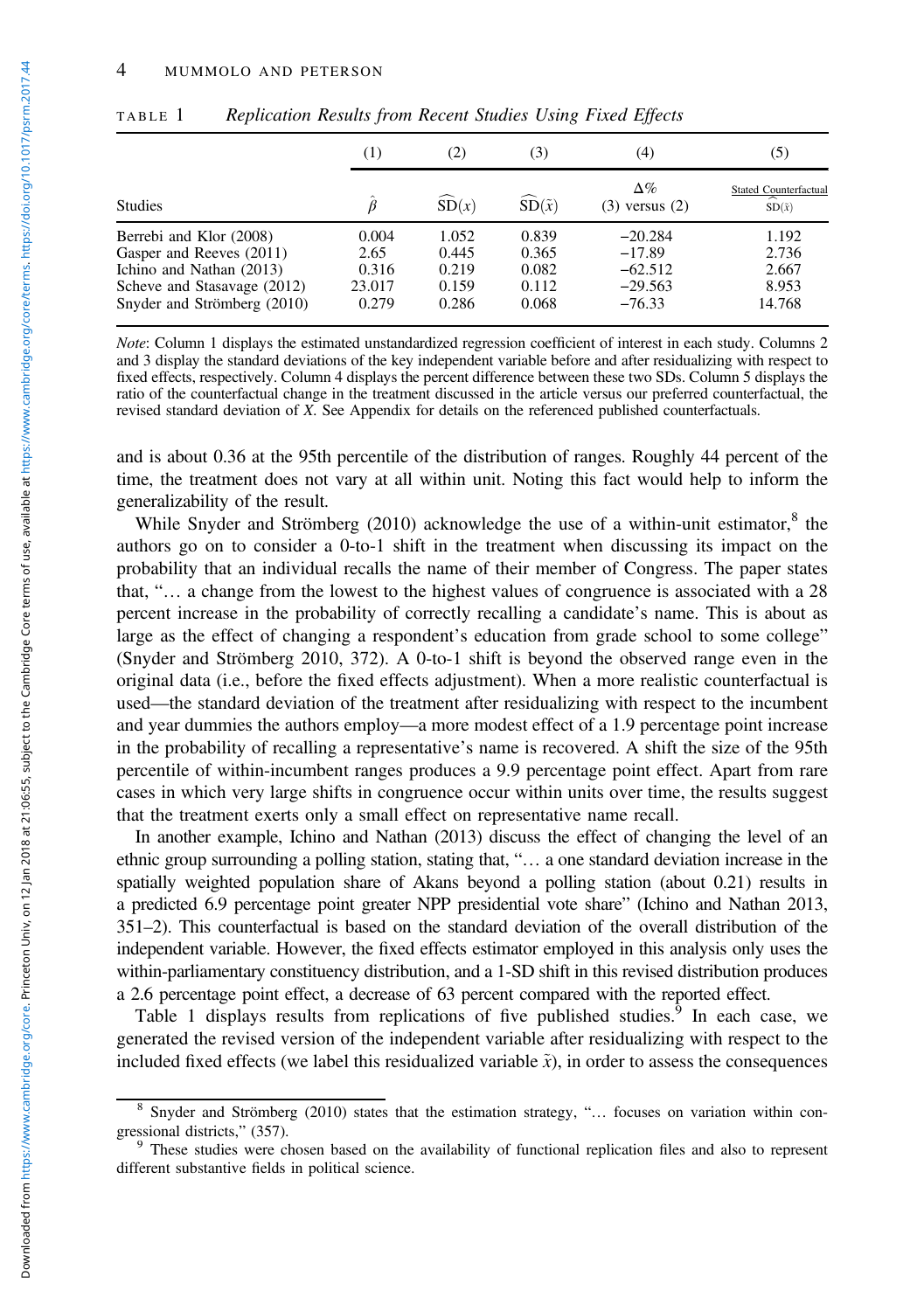of variance reduction. As the results show, considering a 1 SD shift in  $\tilde{x}$ , as opposed to a 1-SD shift in the original distribution, reduces estimated treatment effects by as much as 76 percent (column 4). Column 5 compares the counterfactual shifts in  $X$  discussed in each article to  $\widehat{SD}(\tilde{x})$ . In the case of Berrebi and Klor (2008), the discussed counterfactual is quite plausible (i.e., the ratio is close to 1), while the counterfactuals discussed in Gasper and Reeves (2011) and Ichino and Nathan (2013) are close to three times the size of the revised standard deviation. The changes in X discussed in Scheve and Stasavage (2012) and Snyder and Strömberg (2010) —both shifts from the minimum to the maximum of the independent variable's range—are roughly 9 and 15 times the size of a typical shift in the revised distribution in  $X$ , respectively, indicating that changes this large are rarely observed in the data.<sup>10</sup>

Since most political science studies using fixed effects seek to characterize on-average effects rather than effects within any particular unit, we consider the within-unit standard deviation a sensible counterfactual to consider since it represents the average amount the independent variable deviates from the mean after fixed effects are employed. Still, some might wish to convey treatment effects in the common scenario of a one-unit shift. This may be especially useful if the treatment being studied is dichotomous or a count variable that takes only integer values, in which case unit shifts arguably make more substantive sense to consider (this is the case with Berrebi and Klor (2008) and Gasper and Reeves (2011), for example). Here too, variance reduction should be noted, since in some cases even a one-unit shift can represent a change that is several times the size of a typical shift within units. Researchers are of course free to discuss such counterfactuals, but we recommend discussing the magnitude of the hypothetical change in X relative to the variation being used during estimation (i.e., the ratio displayed in column 5) so readers have a sense of whether the hypothetical change in  $X$  is rare.

### CONCLUSION

Because it reduces concerns that omitted variables drive any associations between dependent and independent variables, many researchers use linear fixed effects regression. This estimator reduces the variance in the independent variable and narrows the scope of a study to a subset of the overall variation in the data set. While some researchers readily acknowledge these features, many studies can benefit from more specificity in the description of the variation being studied and the consideration of counterfactuals that are plausible given the variation being used for estimation (e.g., a typical within-unit shift in  $X$ ).

### CHECKLIST FOR INTERPRETING FIXED EFFECTS RESULTS

When researchers employ linear fixed effects models, we recommend<sup>11</sup> the following method for evaluating results after estimation:

1. Isolate relevant variation in the treatment: Residualize the key independent variable with respect to the fixed effects being employed (Lovell 1963). That is, regress the treatment on the dummy variables which comprise the fixed effects and store the resulting vector of residuals. This vector represents the variation in  $X$  that is used to estimate the coefficient of interest in the fixed effects model.<sup>12</sup>

 $10$  Note that several articles discussed more than one counterfactual scenario. We highlight one from each article here for clarity of discussion.

<sup>&</sup>lt;sup>11</sup> See Appendix for R code to apply these recommendations.  $12$  This approach is often preferable to manually demeaning the data since it easily accommodates multi-way fixed effects.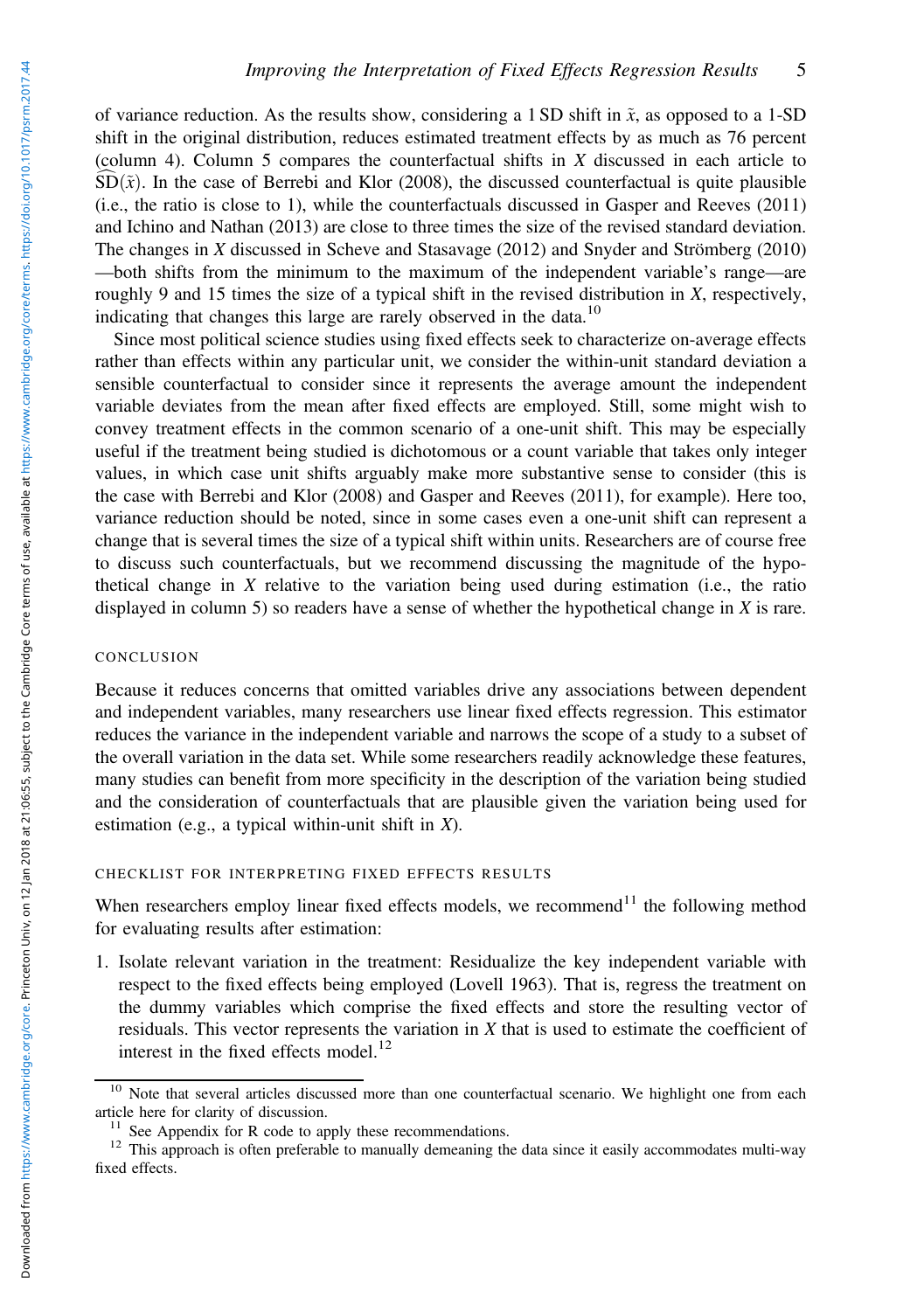#### 6 MUMMOLO AND PETERSON

- 2. Identify a plausible counterfactual shift in  $X$  given the data: Generate a histogram (as in Figure 1) of the within-unit ranges of the treatment to get a sense of the relevant shifts in  $X$ that occur in the data. Compute the standard deviation of the transformed (residualized) independent variable, which can be thought of as a typical shift in the portion of the independent variable that is being used during the fixed effects estimation. Multiply the estimated coefficient of interest by the revised standard deviation of the independent variable to assess substantive importance. Note for readers what share of observations do not exhibit any variation within units to help characterize the generalizability of the result. Alternatively, if describing the effect of a one-unit shift, or any other quantity, note the ratio of this shift in X to the within-unit standard deviation, as well as its location on the recommended histogram, to gauge how typically a shift of this size occurs within units.
- 3. Clarify the variation being studied: In describing the scope of the research and in discussing results after fixed effects estimation, researchers should clarify which variation is being used to estimate the coefficient of interest. For example, if only within-unit variation is being used, then phrases like "as  $X$  changes within countries over time,  $Y$  changes ..." should be used when describing treatment effects.
- 4. Consider the outcome scale: Consider characterizing this new effect in terms of both the outcome's units and in terms of standard deviations of the original and transformed outcome (i.e., the outcome residualized with respect to fixed effects). The substance of particular studies should be used to guide which outcome scale is most relevant.

#### REFERENCES

Allison, Paul D. 2009. Fixed Effects Regression Models. London: Sage.

Baltagi, Badi. 2005. Econometric Analysis of Panel Data. New York: Wiley & Sons.

- Bell, Andrew, and Kelvyn Jones. 2015. 'Explaining Fixed Effects: Random Effects Modeling of Time-Series Cross-Sectional and Panel Data'. Political Science Research and Methods 3(1): 133–53.
- Berrebi, Claude, and Esteban F. Klor. 2008. 'Are Voters Sensitive to Terrorism? Direct Evidence from the Israeli Electorate'. American Political Science Review 102(3):279–301.

Cameron, A. Colin, and Pravin K. Trivedi. 2005. Microeconometrics. Cambridge: Cambridge University Press.

Earle, John S., and Scott Gehlbach. 2015. 'The Productivity Consequences of Political Turnover: Firm? Level Evidence from Ukraine's Orange Revolution'. American Journal of Political Science 59(3): 708–23.

Gasper, John T., and Andrew Reeves. 2011. 'Make it Rain? Retrospection and the Attentive Electorate in the Context of Natural Disasters'. American Journal of Political Science 55(92):340-55.

Greene, William H. 2008. Econometric Analysis 6th ed. Upper Saddle River, NJ: Pearson Education, Inc.

- Ichino, Nahomi, and Noah L. Nathan. 2013. 'Crossing the Line: Local Ethnic Geography and Voting in Ghana'. American Political Science Review 107(2):344–61.
- Kim, In Song, and Kosuke Imai. n.d. 'When Should We Use Linear Fixed Effects Regression Models for Causal Inference With Longitudinal Data?'. Working Paper, ifundefinedselectfont [https://imai.](https://imai.princeton.edu/research/FEmatch.html) [princeton.edu/research/FEmatch.html](https://imai.princeton.edu/research/FEmatch.html), accessed 9 January 2017.
- King, Gary, and Langche Zeng. 2006. 'The Dangers of Extreme Counterfactuals'. Political Analysis 14:131–59.
- Plümper, Thomas, and Vera E. Troeger. 2007. 'Efficient Estimation of Time-Invariant and Rarely Changing Variables in Finite Sample Panel Analyses With Unit Fixed Effects'. Political Analysis. 15(2):124–39.
- Lovell, Michael C. 1963. 'Seasonal Adjustment of Economic Time Series and Multiple Regression Analysis'. Journal of the American Statistical Association 58(204):993–1010.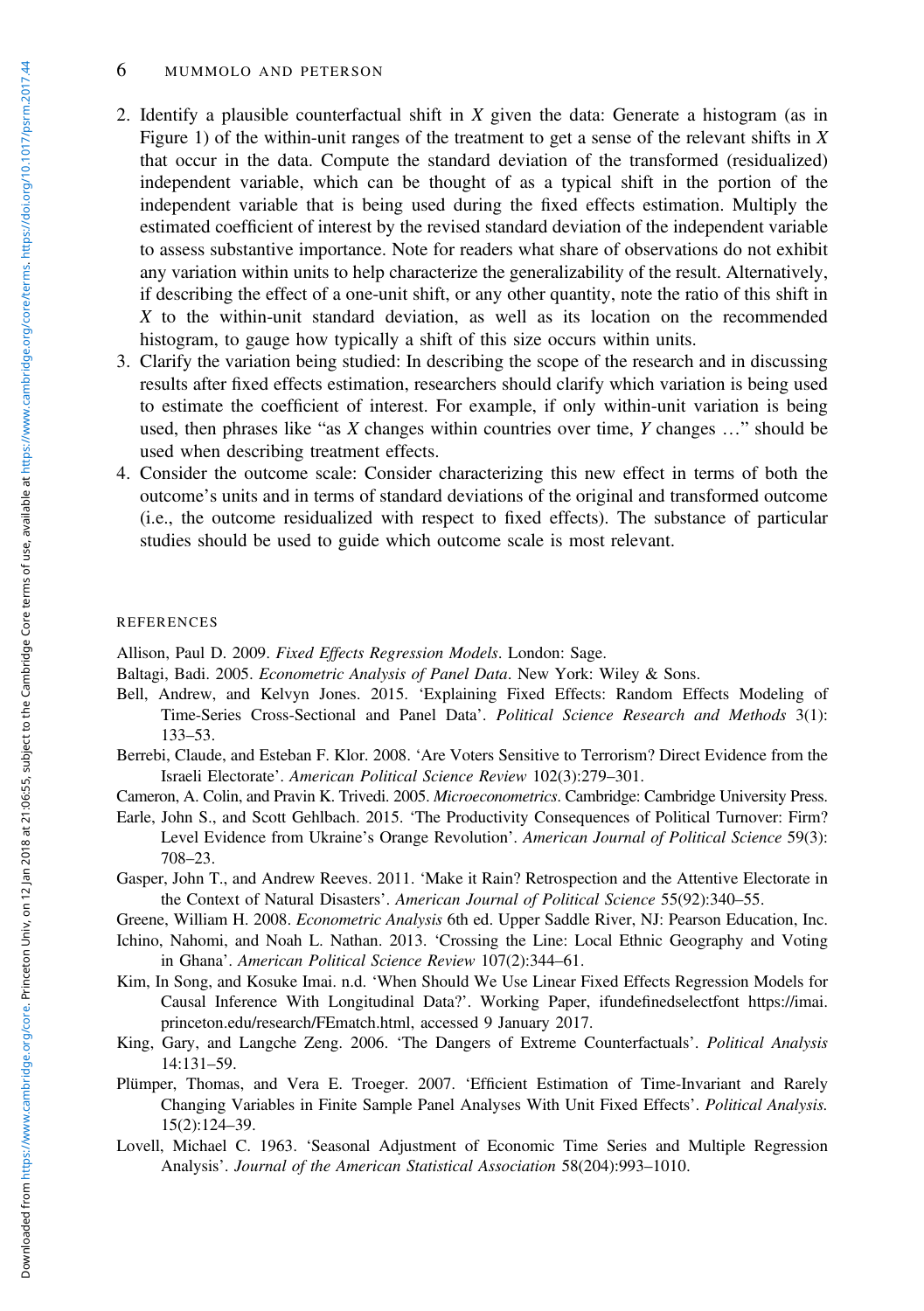- Nepal, Mani, Alok K. Bohara, and Kishore Gawande. 2011. 'More Inequality, More Killings: The Maoist Insurgency in Nepal'. American Journal of Political Science 55(4):886–906.
- Scheve, Kenneth, and David Stasavage. 2012. 'Democracy, War, and Wealth: Lessons from Two Centuries of Inheritance Taxation'. American Political Science Review 106(1):81–102.
- Snyder, James M., and David Strömberg. 2010. 'Press Coverage and Political Accountability'. Journal of Political Economy 118(2):355–408.
- Wooldridge, Jeffrey M. 2010. Econometric Analysis of Cross Section and Panel Data. Cambridge, London: MIT Press.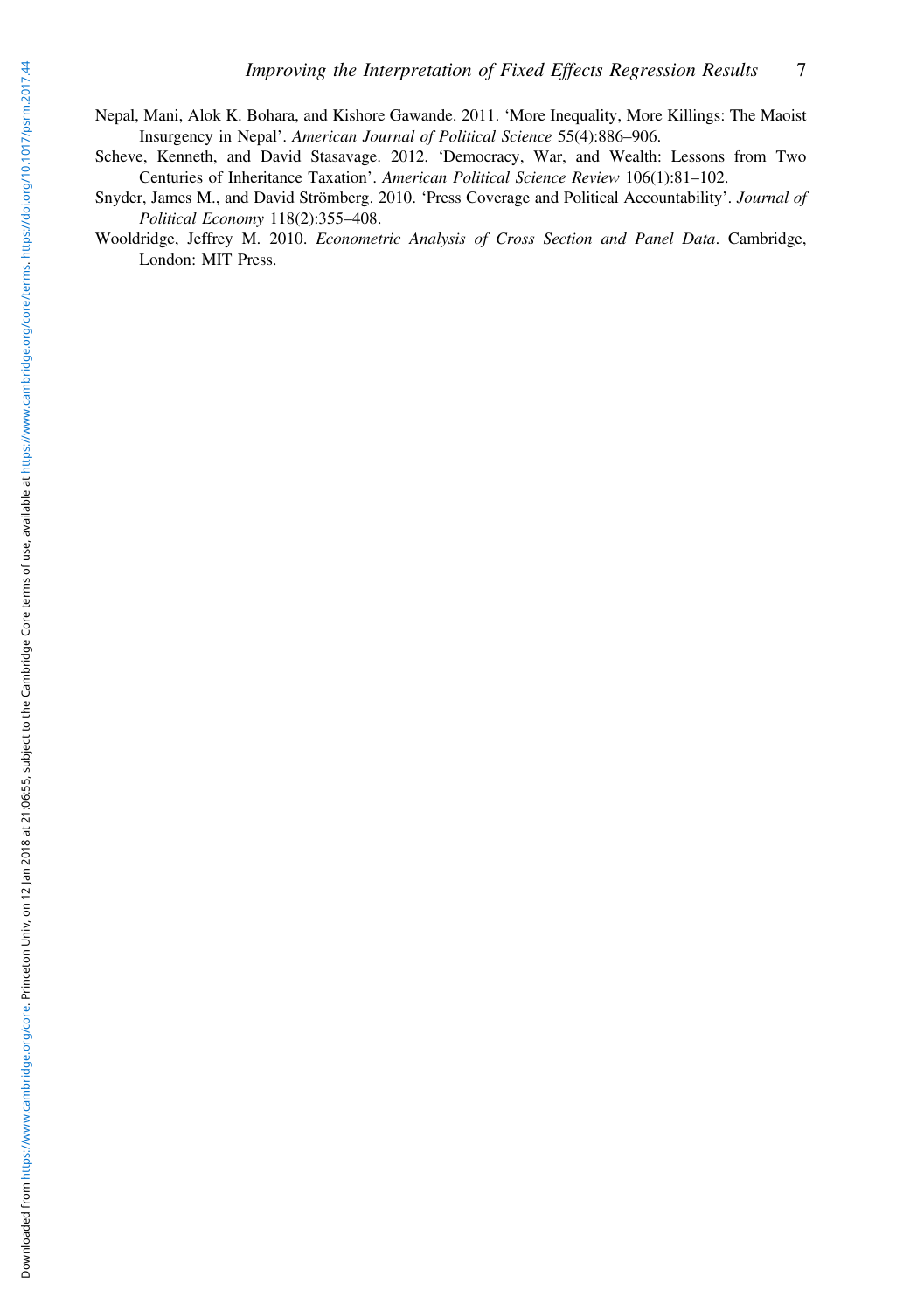# Appendix

### Parameters of Literature Review

We searched every issue of the APSR and AJPS on Google Scholar between 2008 and 2015 for the term "fixed effects," which returned roughly 290 articles. We trimmed this sample to include only observational studies (no randomized experiments, in which fixed effects are used merely for efficiency gains and are orthogonal to treatment assignment by design) that used the term "fixed effects" in the traditional econometric sense, i.e. mutually exclusive and exhaustive group indicators such as units, time periods, regions, etc., (as opposed to a nonvarying coefficient in a hierarchical model). We retained studies which used fixed effects in a core analysis of a central hypothesis based on our reading of the manuscript (e.g. not simply in a footnoted robustness check). We also excluded methods, theoretical and review articles and all articles that did not use plain ordinary least squares regression. Given our interest is in how researchers formulate counterfactuals, we also excluded articles which featured a dichotomous treatment, since there is little discretion for counterfactuals in the case of a  $0/1$  treatment (i.e. the treatment either occurs or it does not). The end result was a sample of 55 articles. We then read the sections of each study outlining the research design and empirical results and coded each study for whether (1) the article explicitly discussed the variation being used during estimation (i.e. "within countries over time"...); (2) the article discussed a counterfactual when discussing results; and (3) the counterfactual shift that was considered in *X* was chosen based on the transformed distribution of *X* (e.g. the within-unit distribution in the case of unit fixed effects). We counted articles which explicitly mentioned the within-unit variation being used, or that described fixed effects as "controlling for between-unit differences," as satisfying the first criteria, which we regard as lenient. While we cannot guarantee that we did not miss a relevant case, we think this sample provides a good portrait of the use and interpretation of fixed effects estimators in the top tier of the field today.

### Counterfactuals from Published Examples

Below are the counterfactuals discussed in the published examples we highlight in Table 1. Note that it is not uncommon for several counterfactuals to be discussed in one article, but we discuss only one from each study listed in Table 1.

### Berrebi and Klor 2008; a one-unit shift in *X*

"We find that the occurrence of a terror fatality within three months of the elections is associated with a .45 percentage point increase in the locality's relative electoral support for the right bloc of political parties, " (287).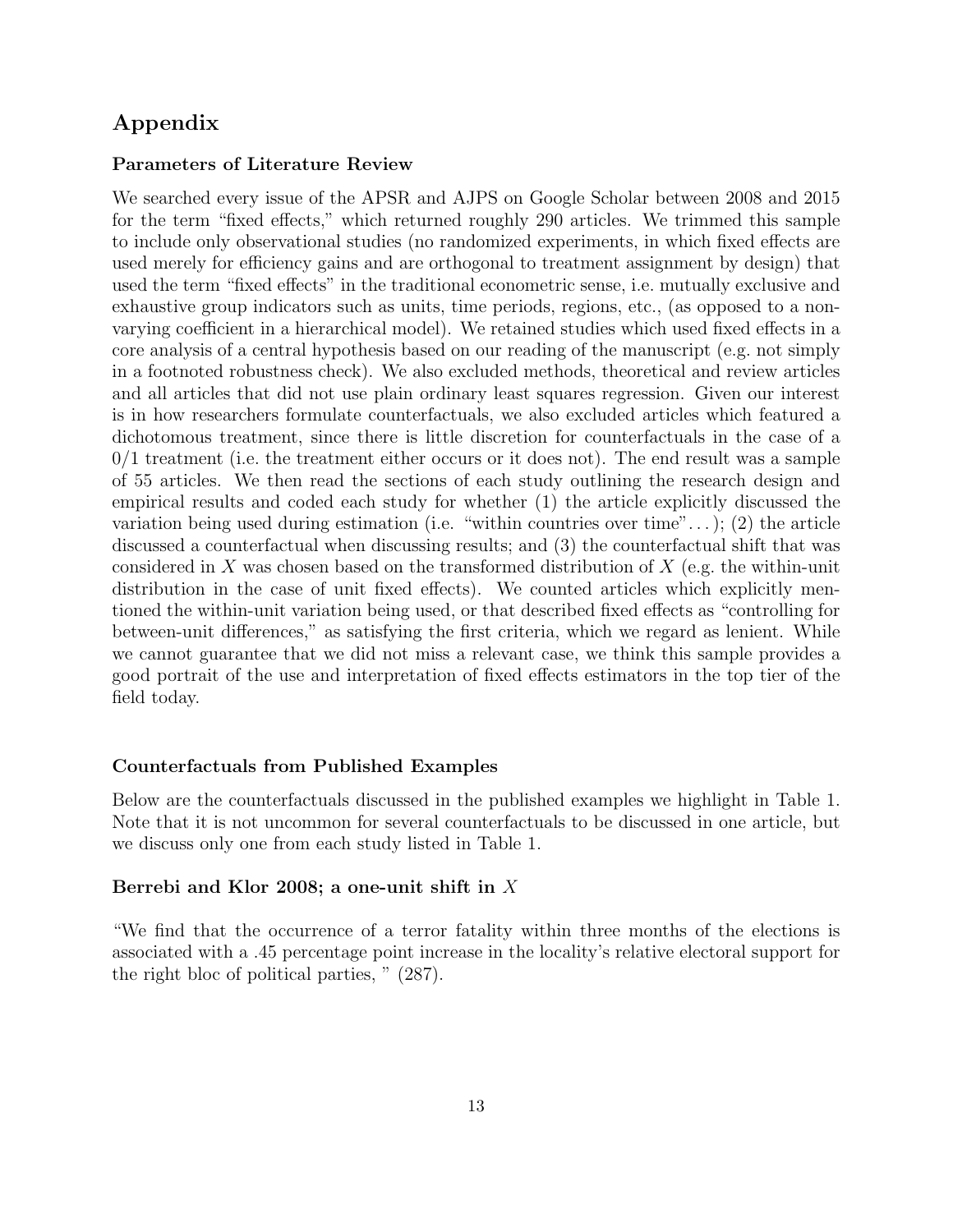# Gasper and Reeves; a one-unit shift in *X*

"Column 3 of Table 1 shows that a turn down is worth 2.7 points for an incumbent governor's vote share," (350).

# Ichino and Nathan 2009; a one standard deviation shift in *X*

"...a one standard deviation increase in the spatially weighted population share of Akans beyond a polling station (about 0.21) results in a predicted 6.9 percentage point greater NPP presidential vote share (95% CI: [5.7, 10.6])," (351-352).

# Scheve and Stasavage 2012; a one-unit/min. to max. shift in *X*

". . . a country which mobilized for mass warfare for an entire five-year period increased its top inheritance tax rate by 18 to 23 percentage points compared to a country that did not mobilize for war," (94).

# Snyder and Strömberg 2010; a one-unit/min. to max. shift in X

". . . a change from the lowest to the highest values of congruence is associated with a 28 percent increase in the probability of correctly recalling a candidate's name. This is about as large as the effect of changing a respondent's education from grade school to some college," (372).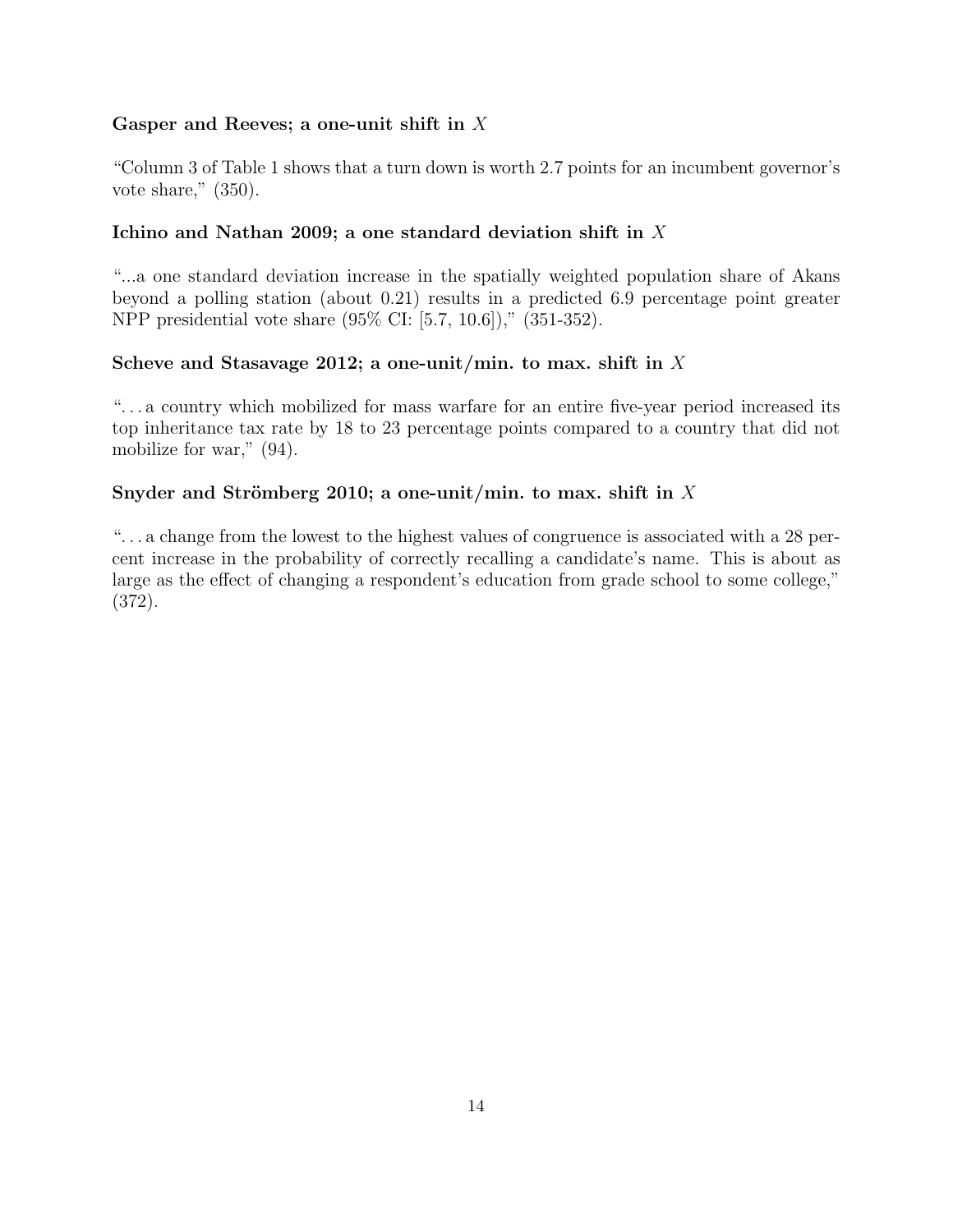# Fixed Effects Analysis in R

Jonathan Mummolo and Erik Peterson

The following code implements our recommendations for analyzing and interpreting fixed effects regression models. We will use Snyder and Strömberg (2010), discussed in the main text, as a working example.

## **1. Isolate Relevant Variation**

First set your working directory and load the data.

```
##Set Working Directory here using setwd()
load("ss2.Rdata")
##rename dataframe
d<-congrecall
```
The following code replicates the second model in Table 4, Column 1 in Snyder and Strömberg (2010). The outcome is an indicator for whether an individual recalled their congressional representative's name, and the treatment, "cov2c," is media market congruence (range 0 to 1, continuous). The reported coefficient on the treatment in the published article is 0.28.

```
##estimate model of Name Recall with year and incumbent fixed effects
reg<-lm(cong_recall ~ cov2c + factor(year) + factor(incnum), data=d)
##view first two coefficients
summary(reg)$coefficients[1:2,]
```

```
## Estimate Std. Error t value Pr(>|t|)
## (Intercept) 0.03346182 0.10520300 0.318069 7.504376e-01
## cov2c 0.27878620 0.05459314 5.106616 3.325184e-07
##store estimation data
est<-reg$model
##make an object that is the variable name of the treatment
x \leq -"\cos 2c"
##store the coefficient estimate
b<-reg$coefficients[x]
```
We have replicated the result. Let's isolate the variation in the treatment being used to estimate this coefficient by residualizing the treatment with respect to the fixed effects.

x.resid<-lm(cov2c~factor(year) + factor(incnum), data=d)\$residuals

If this is the same variation being used to estimate the coefficient of interest, then we should be able to regress the outcome on this transformed treatment and get the same coefficient.

```
reg2<-lm(est$cong_recall ~x.resid)
summary(reg2)$coefficients[1:2,]
```
## Estimate Std. Error t value Pr(>|t|) ## (Intercept) 0.3139543 0.003900063 80.499813 0.000000e+00 ## x.resid 0.2787862 0.057599513 4.840079 1.311586e-06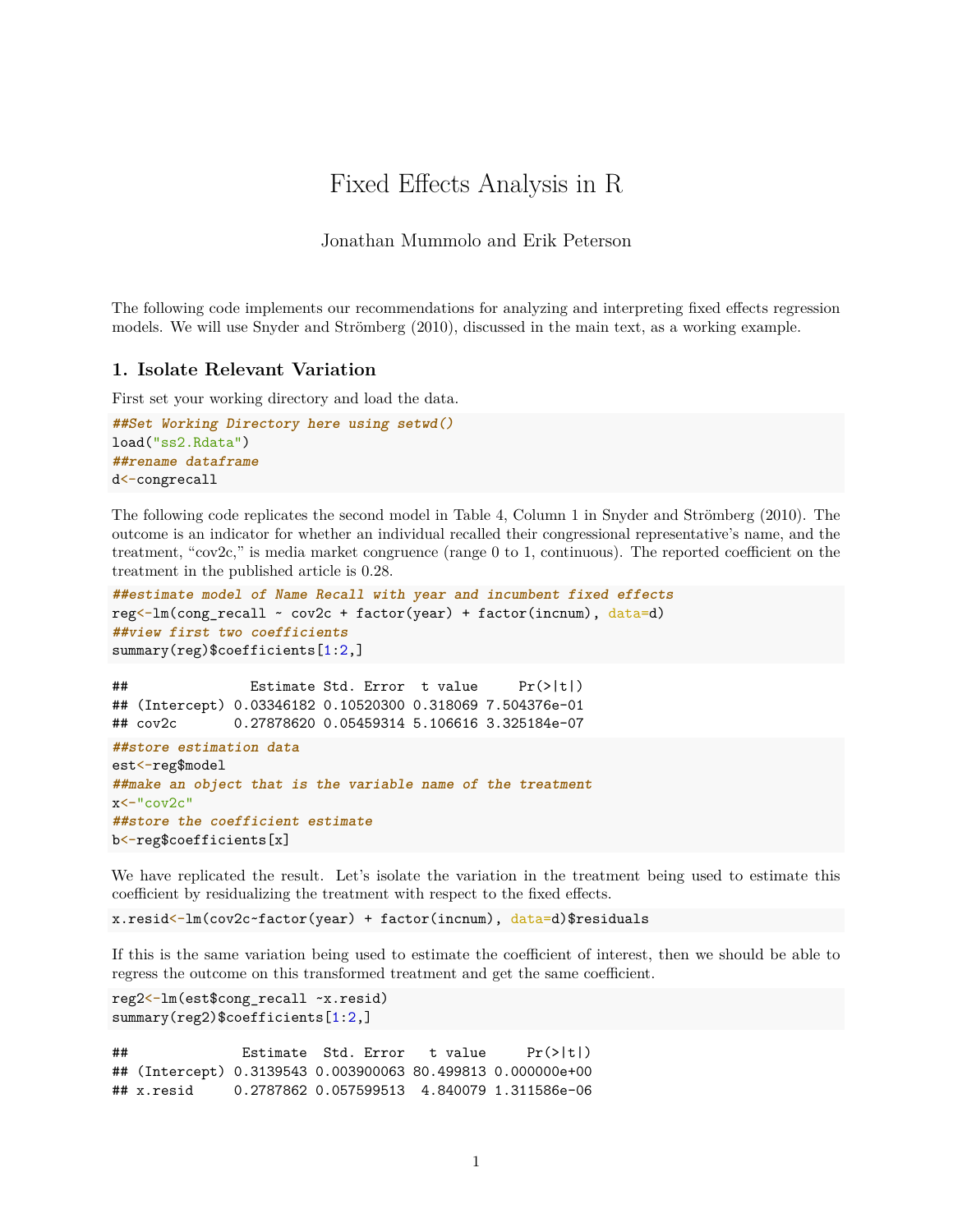We indeed get the same result. Note that we did not residualize the outcome, but if we did, we would also get the same coefficient on the treatment.

```
y.resid<-lm(cong_recall ~factor(year)+factor(incnum), data=d)$residuals
reg3<-lm(y.resid~x.resid)
summary(reg3)$coefficients[1:2,]
```
## Estimate Std. Error t value Pr(>|t|) ## (Intercept) 5.870861e-17 0.003583651 1.638235e-14 1.000000e+00 ## x.resid 2.787862e-01 0.052926467 5.267425e+00 1.403801e-07

### **2. Identify a Plausible Shift in X**

Now that we have isolated the relevant variation in the treatment and estimated the coefficient of interest, we need to determine what number to multiply the coefficient by to judge whether the treatment effect is substantively significant. The coefficient itself represents the effect of a one-unit shift in the treatment, which in this case is a shift from the theoretical minimum to the theoretical maximum of the variable. Is this a plausible shift?

```
range(est[,x])
```

```
## [1] 0.01890017 0.96752632
sdx < -sd(est[, x])sdx
## [1] 0.2860724
sdxresid<-sd(x.resid)
sdxresid
## [1] 0.06771239
```
sdx/sdxresid

```
## [1] 4.224816
##compute % difference
((sdxresid-sdx)/sdx)*100
```
#### ## [1] -76.33033

From this basic analysis we learn that a 0-to-1 shift is beyond the observed range of the data [.019, .968]. Further, while the standard deviation of the original treatment is 0.29, the standard deviation of the transformed treatment used during estimation is 0.068, a reduction of 76%.

Let's visualize this reduction in variance. Overlapping density plots are useful for this. We will also center both variables on zero by demeaning them to make for an easier comparison of their spreads.

```
plot(density(x=est[, x]-mean(est[, x]), bw=01),
     col="black", cex=.3, lty=2, main="Treatment Distribution",
     xlab="Treatment (Centered on Zero)", ylim=c(0,25), axes=F)
lines(density(x= x.resid-mean(x.resid), bw=.01), col="red", cex=.7, xlab="")
text(x=.15, y=22, labels="Distribution\nafter Fixed\nEffects", col="red")
text(x=.15,y=18, labels=paste("SD=",round(sdxresid,3),sep=""), cex=1, col="red")
text(x=.3, y=6, labels="Original\nDistribution", col="black")
text(x=-3,y=3, labels=paste("SD=",round(sdx,3),sep=""), cex=1)
axis(1, seq(-1, 1, by= 2))axis(2, seq(0, 40, by=10), las=2)
```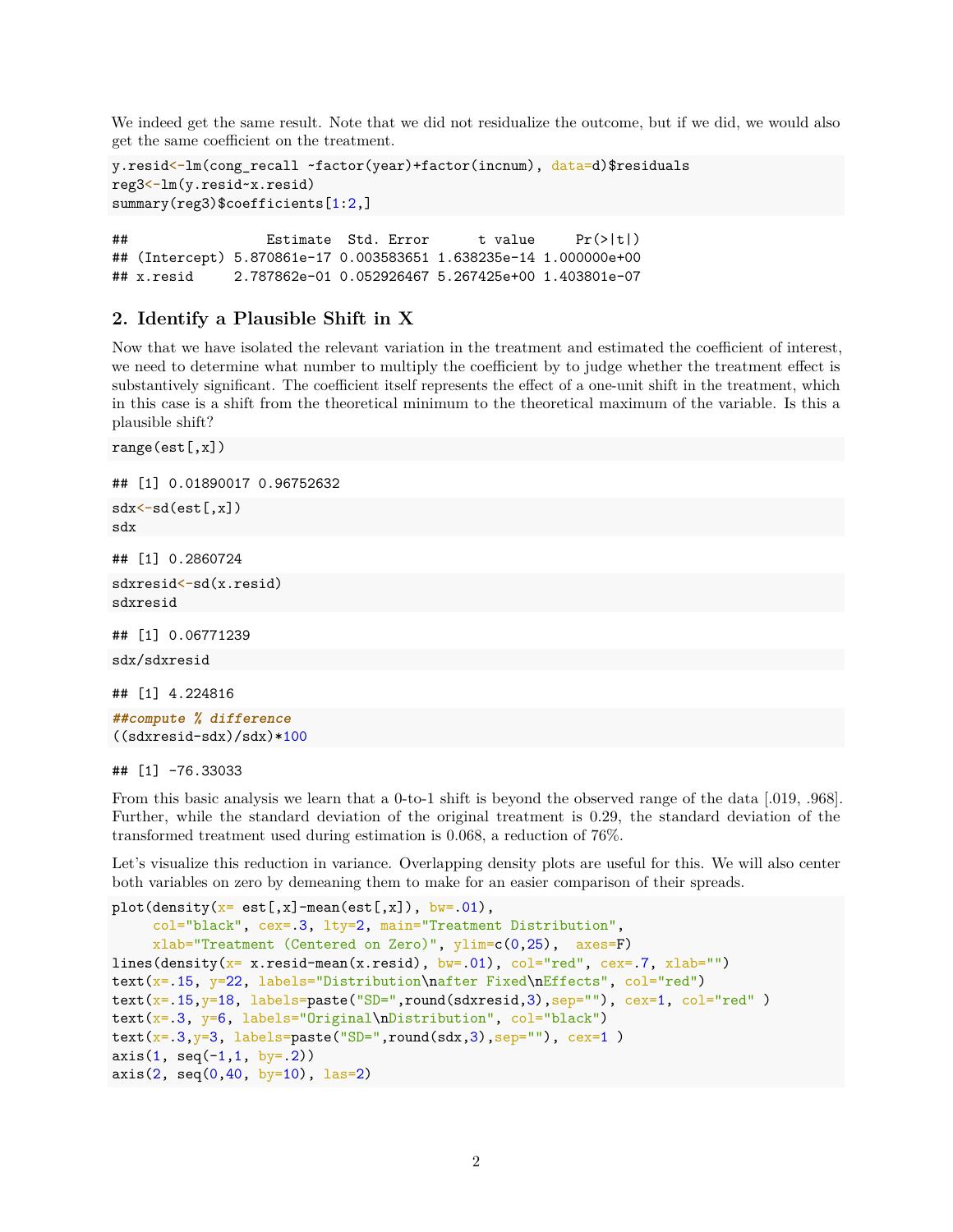# **Treatment Distribution**



Treatment (Centered on Zero)

The plot makes very clear that a drastic reduction in variation has occurred as a result of the fixed effects being employed.

It is also useful to examine the distribution of within-unit ranges when trying to identify plausible counterfactuals. Let's generate that distribution and plot it as well. (Note: By not simultaneously accounting for the year and incumbent fixed effects, the variation plotted in the histogram below deviates slightly from the variation used to estimate the model, but is included to help motivate unit-based counterfactuals.)

```
bounds<-list(NA)
ranges<-NA
units<-unique(est[,"factor(incnum)"])
for(i in 1:length(units)){
  bounds[[i]]<-range(est[est[,"factor(incnum)"]==units[i],"cov2c"])
  ranges[i] <-bounds[[i]][2] - bounds[[i]][1]}
hist(ranges, col="grey",
     main="Within-Unit Ranges\nof Treatment",
     xlab="Within-Incumbent Ranges", ylim=c(0,1000),xlim=c(0,1),axes=F)
axis(1, seq(0, 1, by= .2))axis(2, seq(0, 1000, by=200), las=2)abline(v=mean(ranges), lty=2)
abline(v=quantile(range, probes=.95), lty=2)
abline(v=1, lty=2)
text(x=.18, y=900, labels="mean")
```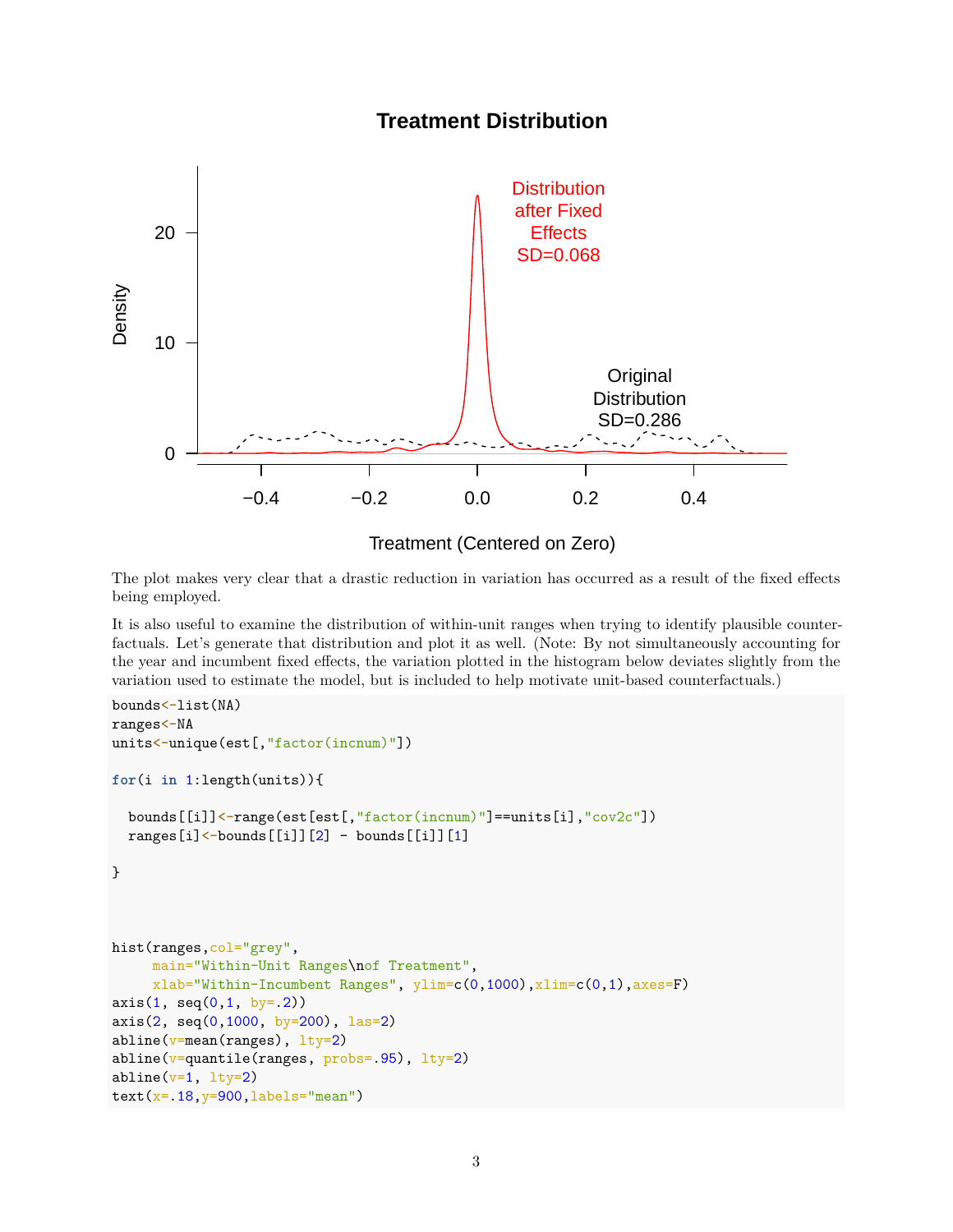```
text(x=.7,y=900,labels="95th\npercentile")
text(x=.7, y=500, labels="counterfactual\ndiscussed in text")arrows(x0=.7, x1=1, y0=420, y1=420, length=.1)arrows(x0=.18, x1=mean(range), y0=855, y1=855, length=.1)arrows(x0=.7,x1=quantile(range, probes=.95), y0=810, y1=810, length=.1)
```
# **Within−Unit Ranges of Treatment**



## Within−Incumbent Ranges

As the histogram shows, the range of the treatment in the bulk of units is concentrated near zero, with a mean of roughly 0.05 and a 95th percentile of about 0.36.

With the above quantities in hand, researchers can now decide which counterfactual shift in the treatment they would like to discuss. They can also provide a sense of the plausibility of that counterfactual shift by describing where in the within-unit distribution the chosen shift is located.

```
##A within-unit SD shift
b*sdxresid
## cov2c
## 0.01887728
##A shift the size of the mean within-unit range
b*mean(ranges)
## cov2c
## 0.01402789
##A shift the size of the 95th percentile in within-unit ranges
b*quantile(ranges, probs=.95)
## cov2c
## 0.09900021
```